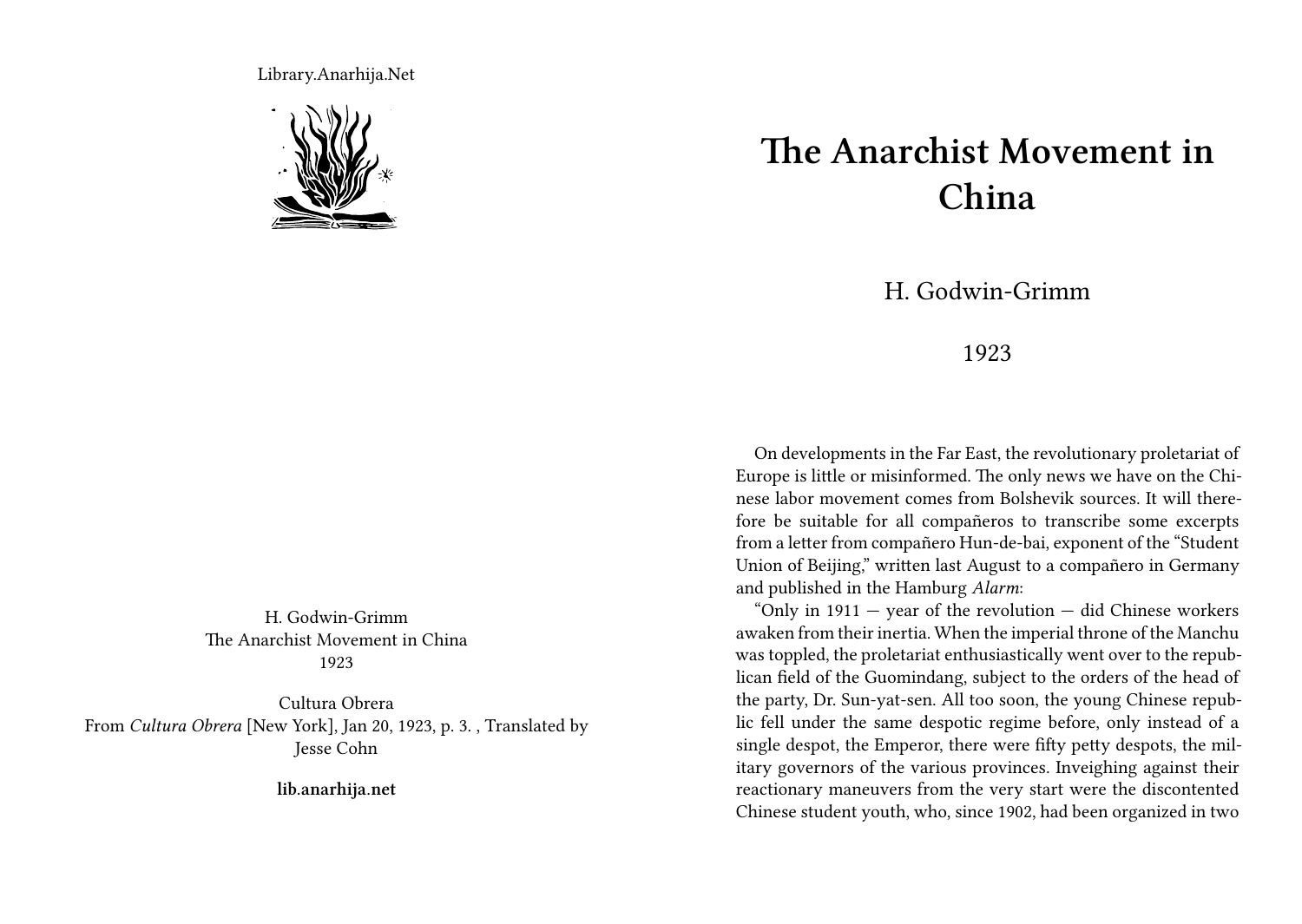major associations: the "Chinese Student League" and the "Beijing Union of Students and Scholars." While the first, although declaring itself neutral in politics, is on the nationalist-republican terrain, that is, bourgeois or social democratic, the second manifests purely socialist organization since its inception. On his trips to America, its founder, Cai Yuanpei, came to know and to study anarchist communism, becoming its supporter and active propagandist among students. So in 1918, at the 16<sup>th</sup> Congress of the "Beijing Union," he declared as his principles the social theories of Proudhon, Bakunin, and Kropotkin.

This Union, which has about 22,000 members, publishes a daily paper, "New Way" (Sin-Anchar), and the "Weekly Magazine," of a scientific character. Not only did the feeble and impotent Chinese government have to allow young anarchists to make their way, but it was even constrained by the threat of a student strike to recognize the election of Cai Yuanpei as president of Beijing University.

Only in 1914 did Cai Yuanpei begin the propaganda of anarchist ideas among the peasants. And yet, in a short time, great masses of farm workers were attracted. to such an extent that today every major village has its anarchist group. In the countryside, anarchist influence has undoubtedly outstripped that of the other tendencies, whether Bolshevik or nationalist-republican.

Since 1917, the greatest focus of anarchism was in Fujian province in southern China. Here, it had acquired influence over the leader of the glorious republican insurrection of 1911, Chen Jiongming, who, advised by the known anarchist propagandist Shifu, summoned all the influential libertarians of China for the establishment of an anarchist commune in the whole province. In each center of the province, autonomous organizations of working people and workers' councils have been introduced and are in operation, and now farmers' cooperatives and unions of industrial workers regulate all production by agreement. According to Shifu, in a few years the whole province of Fujian will have become one great communist-anarchist federation.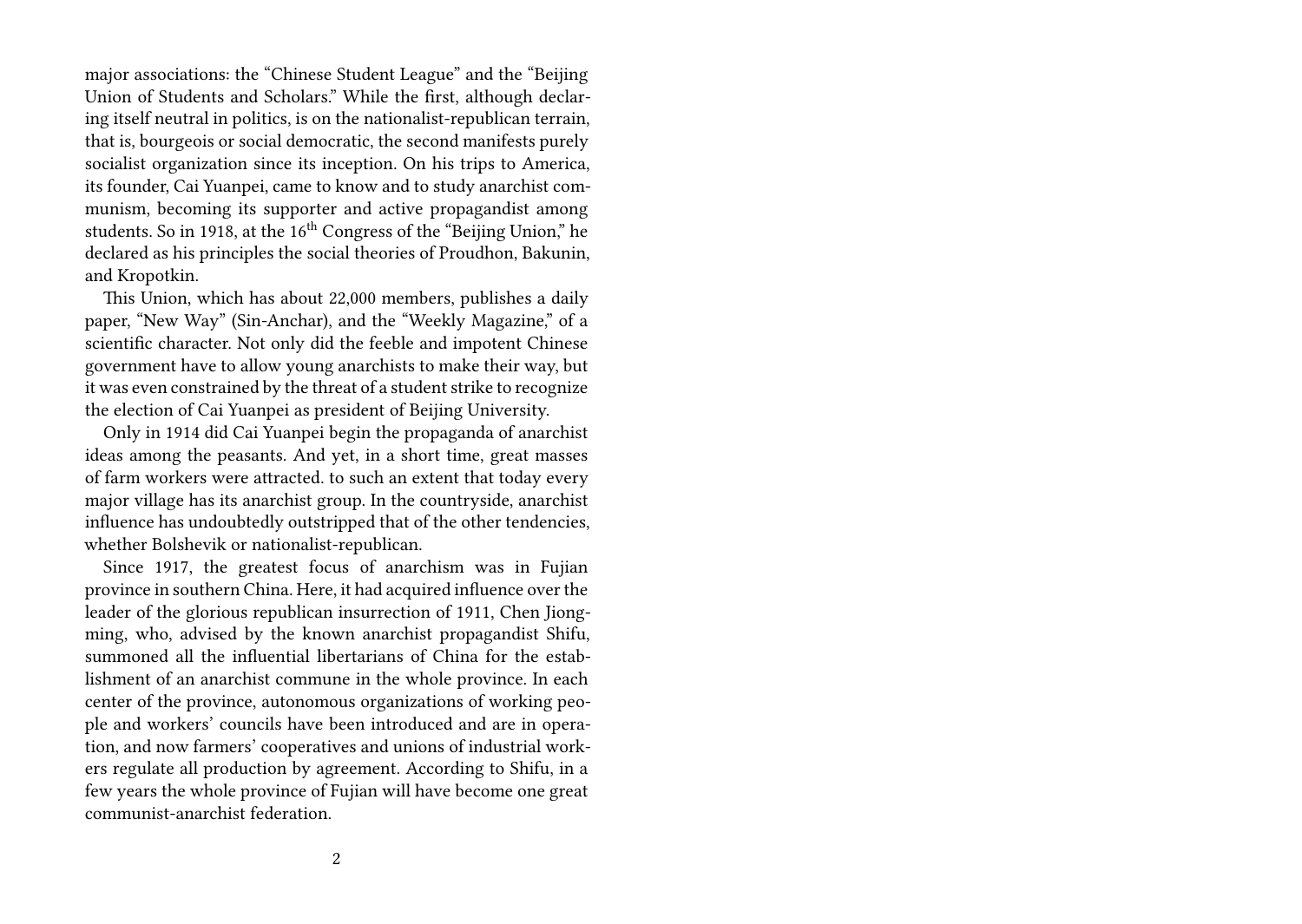This surprising result is certainly attributed largely to the tireless propaganda of compañero Shifu, who with the help of his friend, former General Chen Jiongming. Institutes for spreading anarchist and syndicalist ideas were founded in Zhangzhou (capital of the province). This organization includes and provides year-round the operation of a school for organizers, a school for advanced social science, and a school for propagandists, in which they participate as Chinese revolutionary forces. From this emanate three thousand comrades who later spread the idea of anarchist communism via lectures, pamphlets, newspapers and leaflets through all the vast provinces of China.

The city of Zhangzhou, center of anarchism in the Far East, was also the birthplace of the largest boycott initiative against Japan in 1920, which still gives foreign exploiters a lot of trouble, because in China the capitalists are mostly foreigners — British, American and Japanese — who treat the Chinese as servants, worthy only of contempt, and who are gradually taking possession of all the wealth of the country. Against them the aversion of all the people stir, belong to any party. To give this feeling of hostility a direction and a goal, the anarchists of Fujian placed themselves at the head of a movement to boycott all foreign industries, seeking to annihilate the entire foreign capitalist industry.

The boycott gave certain optimal results: in cities the Chinese workers took possession of the factories of their exploiters, getting to work on their own: in other places, such as in Shanghai, was reached killings Japanese, assaults on stores and street fighting between the crowd and the Chinese soldiers. In Zhangzhou great demonstrations of a good hundred thousand people carrying red and black banners, and musicians who played the "Internationale" and the "Anarchist March." Thousands of pamphlets and leaflets written by Shifu, Cai Yuanpei and other compañeros were distributed at these demonstrations. Once again the triumphant power of the "popular socialism" Bakunin was demonstrated. Compañero Yuan-Pai-Tsen, until yesterday a henchman of the bourgeois